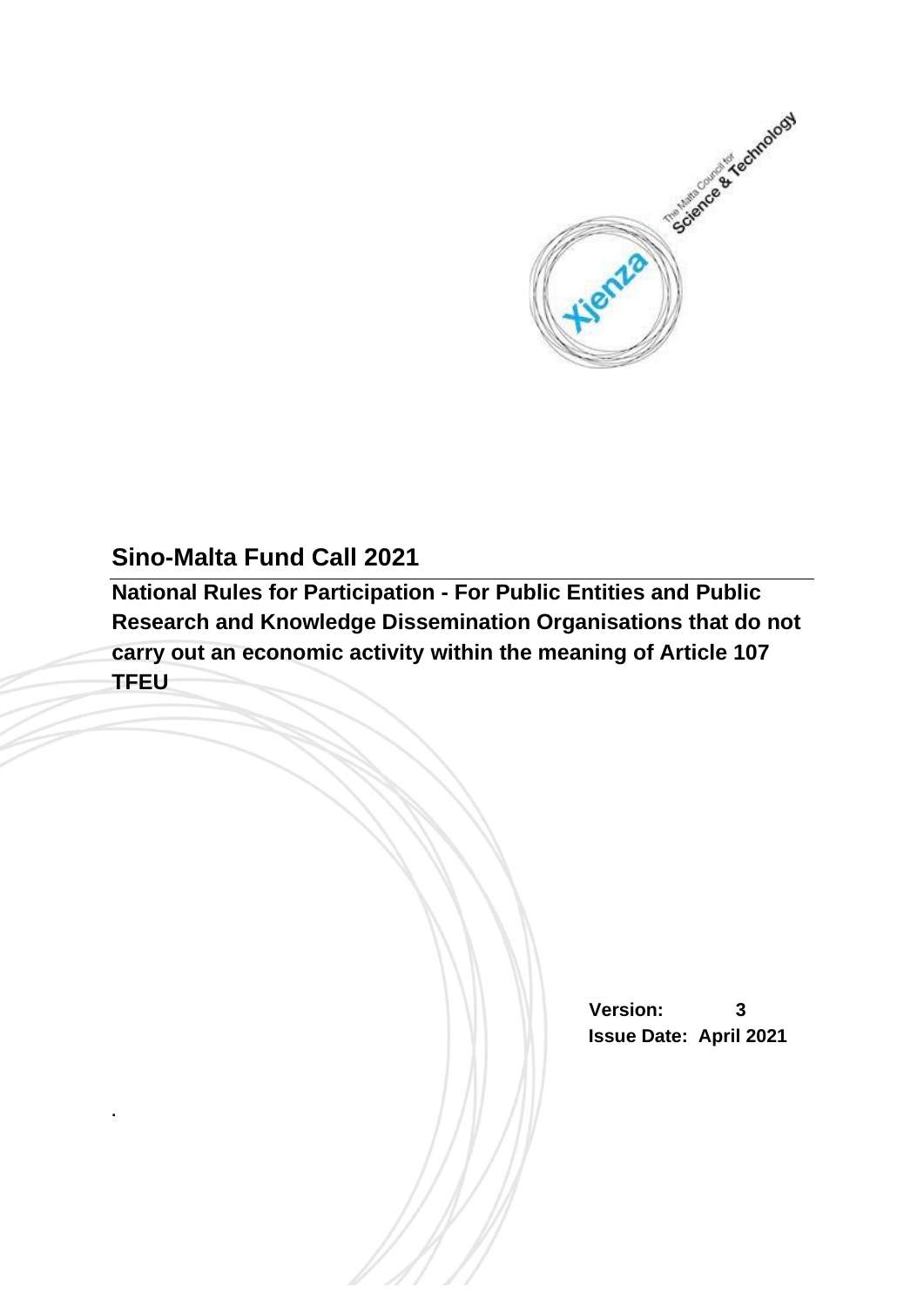# **Table of Contents**

| $\mathbf{1}$ . |  |
|----------------|--|
| 1.1            |  |
| 1.2            |  |
| 1.3            |  |
| 2.             |  |
| 2.1            |  |
| 3.             |  |
| 3.1            |  |
| 3.2            |  |
| 3.3            |  |
| 3.4            |  |
| 3.5            |  |
| 3.6            |  |
| 4.             |  |
| 4.1            |  |
| 4.2            |  |
|                |  |
| 5.             |  |
| 6.             |  |
| 6.1            |  |
| 6.2            |  |
| 6.3            |  |
| 6.4            |  |
| 7.             |  |
| 7.1            |  |
| 7.2            |  |
| 7.3            |  |
| 7.4            |  |
| 7.5            |  |
| 7.6            |  |
| 7.7            |  |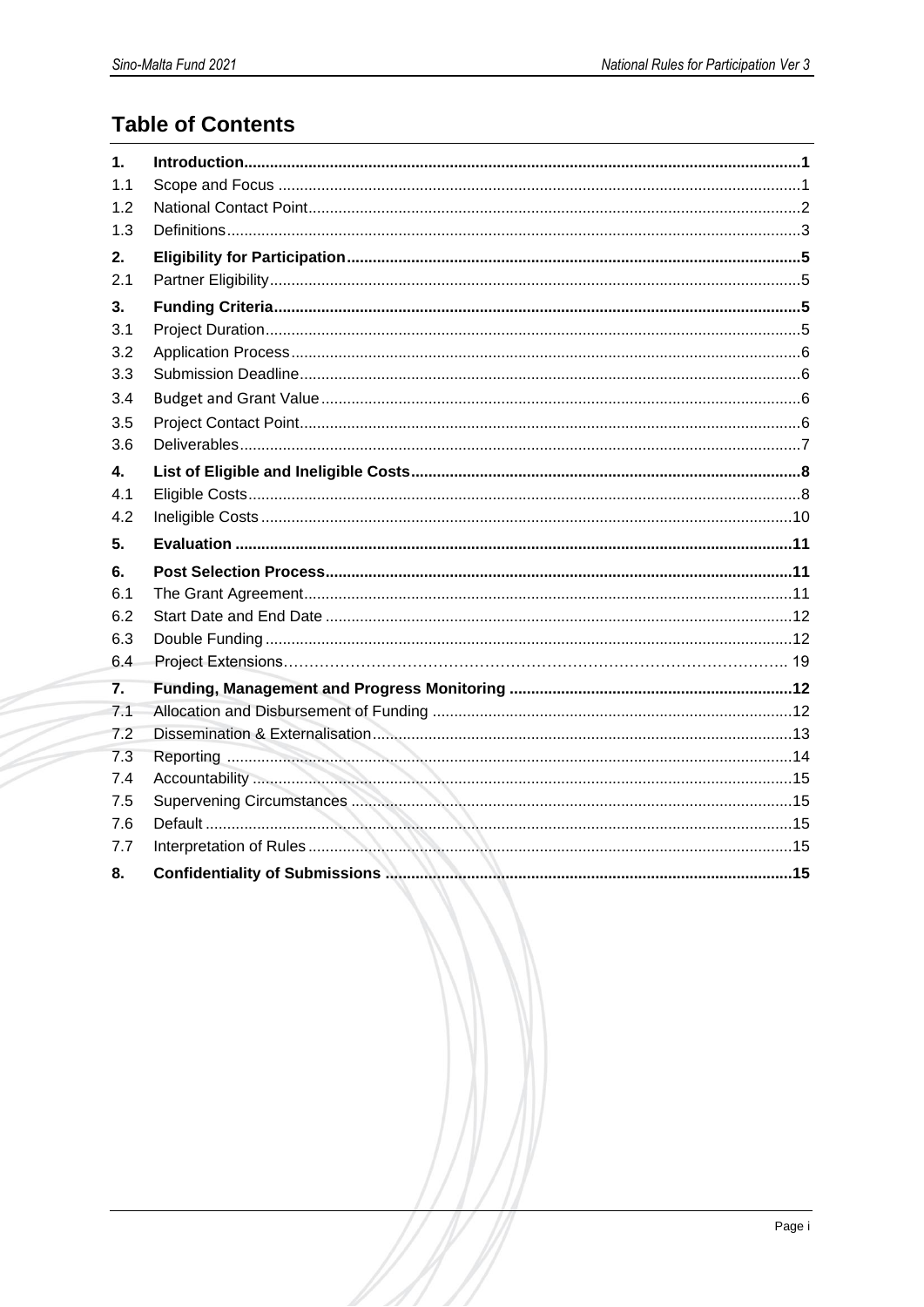# <span id="page-2-0"></span>**1. Introduction**

 Funding Party: Malta Council for Science and Technology for and on behalf of the Foundation for Science and Technology, Villa Bighi, Kalkara, KKR 1320 Malta

## <span id="page-2-1"></span>**1.1 Scope and Focus**

The Call for Proposals for the Science and Technology Cooperation – Sino-Malta Fund for 2021 is to be carried out in accordance with the framework of the Agreement on Science and Technological Co-operation between the Government of Malta and the Government of the People's Republic of China and subsequent agreements by Joint Commission on Science and Technology between the Malta Council for Science and Technology (hereinafter referred to as 'MCST') and the Ministry of Science and Technology of the People's Republic of China (hereinafter referred to as 'MOST').

The aim of this Science and Technology Cooperation – Sino-Malta Fund, is to intensify scientific collaboration between the two countries to strengthen R&D activities, technology transfer and to carry out comprehensive, steady and long-term cooperation through support of researchers' mobility and the networking of industries, universities and research institutions to generate mutual-beneficial and win-win research.

#### 1.1.1 *Research Areas*

The selection of topics for funding has been made on the basis of bilateral negotiations between MCST and MOST with respect to joint-priority areas. For this call, the selected areas:

- a) Digital Technologies
- b) Green Transitions
- c) Health Innovations

#### 1.1.2 *Type of Research*

Projects under the Sino-Malta Fund 2021 can undertake either Fundamental Research, Industrial Research or Experimental Development and in line with the definitions outlined in Section 1.3. MCST will be funding all three research work categories.

## *1.1.3 Project Proposals*

Project Proposal submissions will be undertaken in two stages. A pre-proposal is submitted in Stage one (1) of the Call, whilst a full proposal is submitted in Stage two (2) of the Call.

Each project proposal must be in accordance with the following:

- The proposed research project must be consistent with the scope of this call determined in both the MCST and MOST Call Text and National Rules for Participation
- The proposed project must relate to one (1) predominant theme, a), b) or c) detailed above.
- The proposal should be novel and not correspond with on-going or completed projects funded by other instruments, programmes or projects.
- Only pre-proposals that have an approved cooperation agreement signed by all partners and an approved IP agreement signed by all partners will be considered. Furthermore, proposals on either side must bear matching thematic areas and the applications on either side are to be complementary.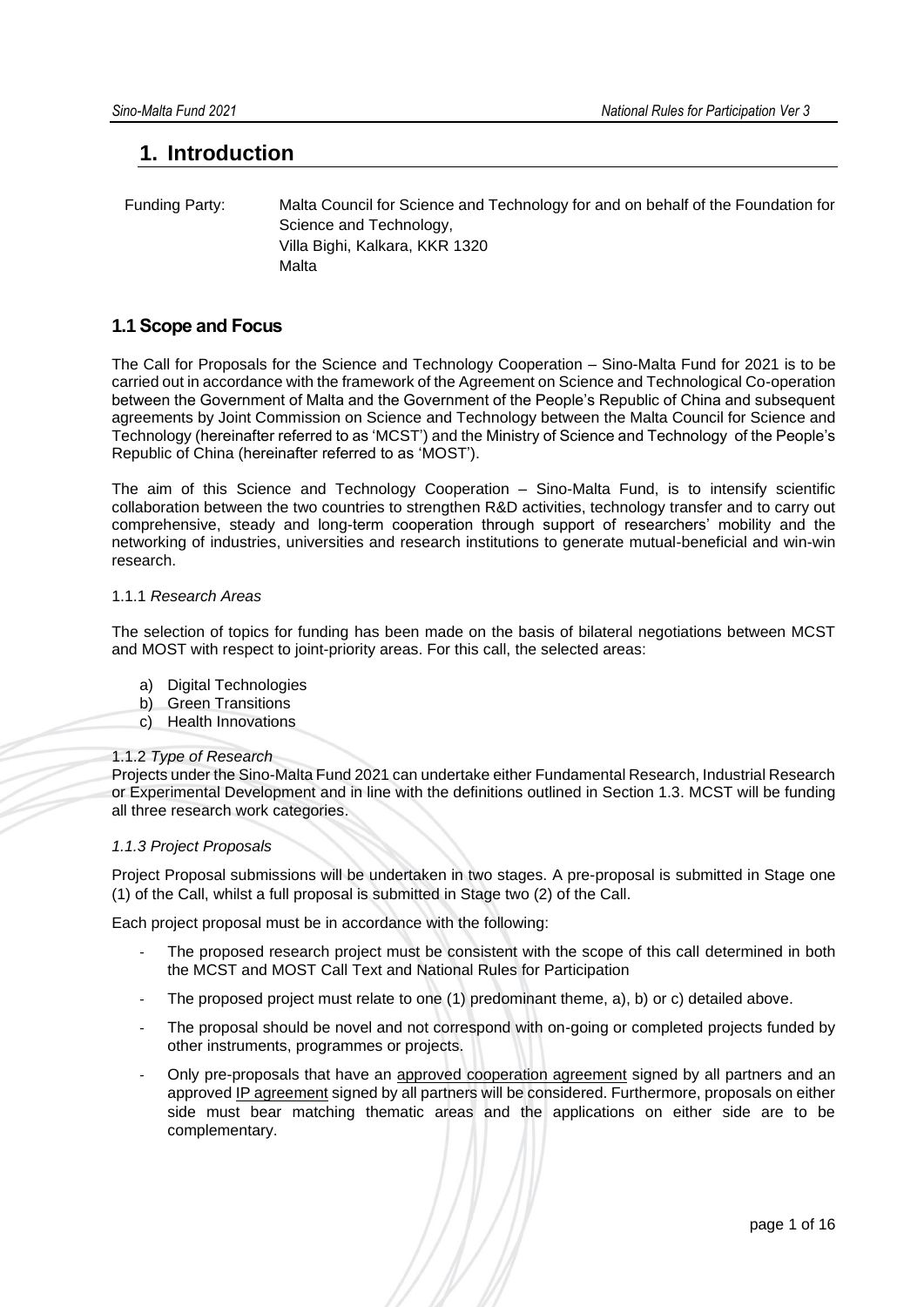- Project consortia consisting of **at least one eligible legal entity from Malta** and one eligible entity from China can apply for funding. The eligibility of Maltese participants is highlighted within this document, whereas the eligibility of Chinese participants is published within the MOST call.
- The proposal should strive to be balanced between the countries involved in the project as far as the volume of work is concerned and preferably be balanced in terms of the requests for funding.
- There is no upper limit on eligible consortium size. Consortia may involve as many partners as necessary to achieve the project goals. However, applicants should be aware that a higher number of entities will not automatically result in a positive evaluation of the proposal. There is also no upper limit of partners from the same country, unless stated otherwise in the MOST call. Each side of the collaboration must however have, one (1) Principal Investigator (PI).
- MCST does not preclude the participation of entities from other countries, however these are to provide written proof that their part of the project will be covered independently from this call (i.e. in kind). They cannot act as a PI and their contribution to the project should not be vital. The MOST call must also be consulted with regards to any exemption of contradiction to this allowance by MCST which could nullify the statement.
- Proposals that pass from Stage 1 to Stage 2 may wish to include additional partners not foreseen in the pre-proposal. Although the addition of new partners to the project consortium is not precluded by these National Rules for Participation, additional partners may not request additional funds, and only in-kind contributions will be permitted for the Maltese side. The MOST call must also be consulted with regards to the possibility of adding Chinese partners between stages. The corresponding agreements (IP and Cooperation agreements) need to be revised accordingly and resubmitted at Stage 2.
- In every proposal, the PI from the Malta side and the PI from the Chinese side, bear the responsibility for submitting the application on behalf of the Consortium, to each of their respective managing authorities (i.e. MCST and MOST), whilst considering the National Rules for Participation of either side.
- Applicants are to submit an application for assistance under this scheme before the start of works.
- Successful proposals will see Maltese entities entering into a Grant Agreement with MCST, whereas the Chinese entities will enter into a Grant Agreement with MOST. MCST shall decide whether successful Maltese applicants are to sign a Grant Agreement with MCST on a per partner basis, or in a collective manner.
- Each side (Maltese partners and Chinese partners) must adhere to their respective National Rules for Participation, to ensure a joint-eligibility. Ineligibility of one side of the consortium, will result in an ineligible proposal overall.
- Applicants may submit more than one pre- / full- proposal under this Call.
- The proposal submitted by the Maltese PI to MCST must be written in English. The proposal submitted by the Chinese PI to MOST must be written in Chinese.
- Each proposal submitted correctly and on time will be checked for eligibility as a whole. This means that failure of one partner within the consortium to meet the criteria will cause the entire project to be rejected.

## <span id="page-3-0"></span>**1.2 National Contact Point**

Correspondence from Maltese entities should be directed to:

[International.mcst@gov.mt](mailto:International.mcst@gov.mt) / +356 23602210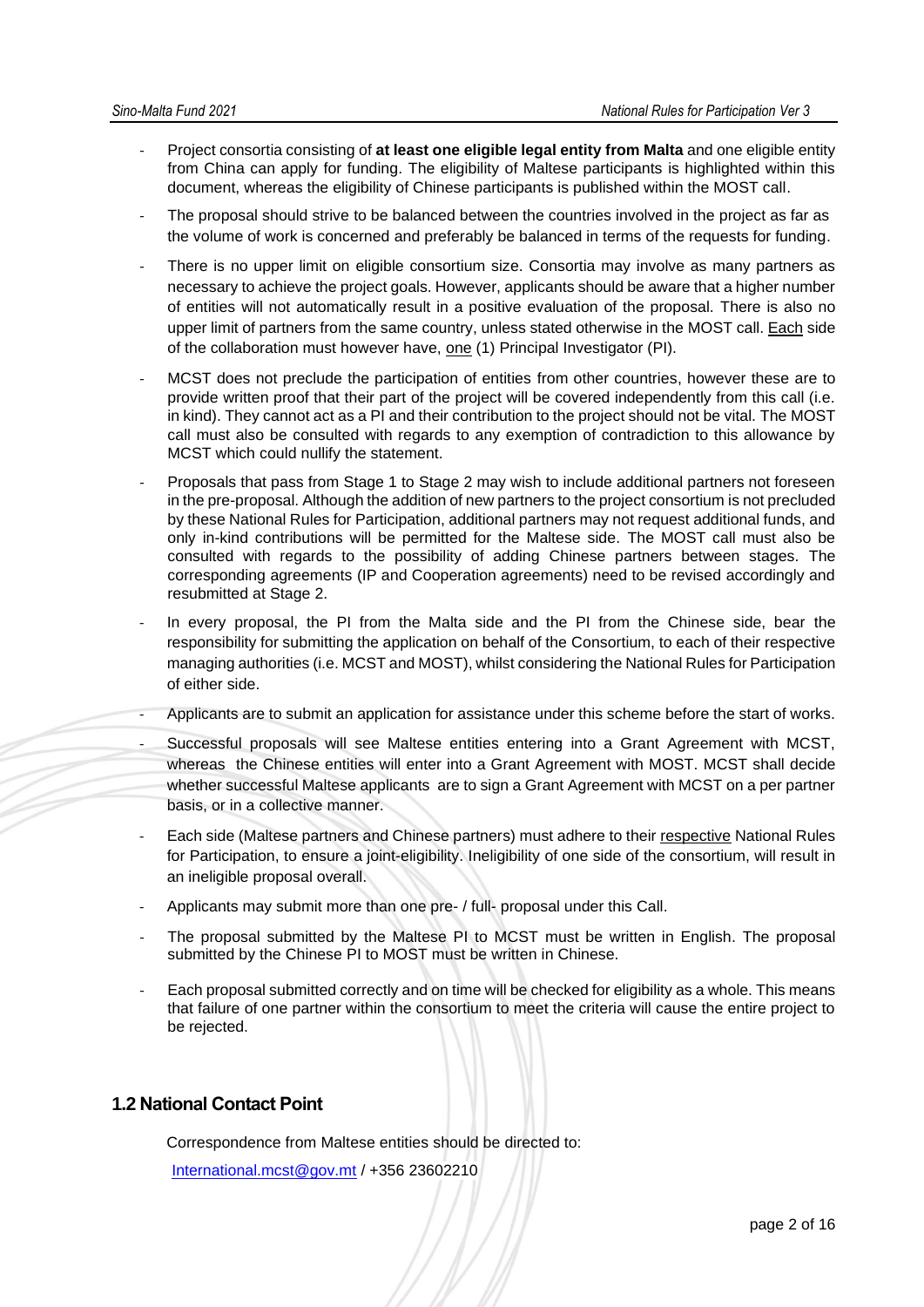Correspondence from Chinese entities should be directed to:

 Tel: +861068598010 E-mail: [zfj@cstec.org.cn](mailto:zfj@cstec.org.cn)

## <span id="page-4-0"></span>**1.3 Definitions**

**Applicant** means anyone eligible for participation in a Project in terms of these Rules for Participation and who consequently applies for funding under this joint initiative.

**Arm's length** means that the conditions of the transaction between the contracting parties do not differ from those which would be stipulated between independent enterprises and contain no element of collusion. Any transaction that results from an open, transparent and non-discriminatory procedure is considered as meeting the arm's length principle.

**Eligible direct costs** are those costs incurred directly by the national beneficiaries during the duration of the project and used primarily for the purpose of achieving the objectives of the project. All eligible expenses must be incurred between the Start Date and the End Date of the Project and must be limited to the budgeted value as indicated in the Grant Agreement.

**End Date** means the date when the Project Period, having commenced on the Start Date, expires. The Project Period is the time required to execute the Project as indicated in the grant agreement.

**Innovation** is defined as the internationally novel scientific/technological development of a technological process, product or service. Also, the definition of innovation within the same context can also be applied to non-novel, yet step-change/ground-breaking enhancement of existing technological processes, products or services, or even the application of existing knowledge to new novel applications of these solutions to deliver step-change competitiveness through such an application.

**Maltese Legal Entity** means any entity created within the European Union, having an operating base in Malta and which has legal personality, and which may, acting under its own name, exercise rights and be subject to obligations. For the definition of Chinese entity eligibility, the call published by MOST is to be consulted.

**Partner** is defined as a partner in a consortium of a funded transnational project.

**Personnel costs** means the costs of researchers, technicians and other supporting staff to the extent employed on the relevant project or activity.

**Project Contact Point** is the individual, appointed to act on behalf of the national applicant and who is responsible for communicating on behalf of the partner with MCST about the Project. There must be one Project Contact per partner.

**Project Value** means the entire project budget including any co-financing.

**Project Grant** means the granted funding provided.

**Principal Investigator (PI)** is the representative of one of the local beneficiaries of a project consortium that is responsible for all communications with MCST and the consortium partners, from proposal submission to project end. The Principal Investigator will have the responsibility of ensuring that all the partners involved in the consortium are eligible and supervise the project workflow with the help of WP leaders. Additionally, he/she will be required to submit the project application on behalf of the consortium and must also compile and submit reports / deliverables to the funding bodies which in turn will relay these documents to the MCST. The Principal Investigator may also have the role of the Project Contact Point.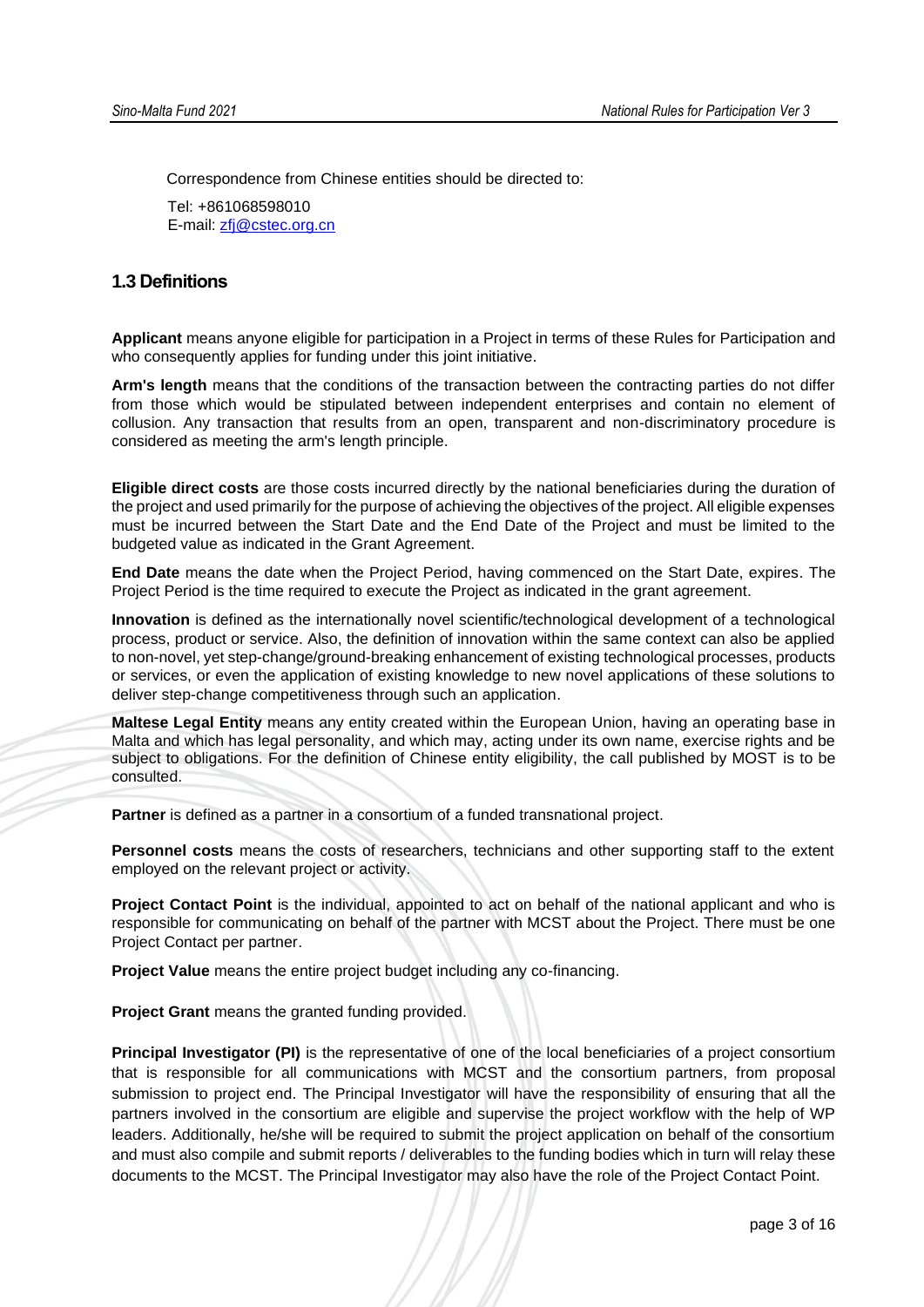**Public entity** is any Ministry, Department, Entity, Authority, Public Commission, Public Sector Foundation and similar organisations that does not carry out an economic activity within the meaning of Article 107 TFEU and that exercises public power, or else acts in its own capacity as public authority, where the activity in question forms part of the essential function of the State or is connected with those functions by its nature, its aim and the rules to which it is subject. However, the classification of a particular entity as an undertaking depends entirely on the nature of its activities, and the overriding criterion of consideration is whether it carries out an economic activity or not, e.g., an entity that is formally part of the public administration may nevertheless have to be regarded as an undertaking within the meaning of Article 107(1) of the Treaty. Thus, an entity that carries out both economic and non-economic activities is to be regarded as an undertaking only with regards to the former. In this case, if the economic activity can be separated from the exercise of public powers, then that entity acts as an undertaking in relation to that activity and the financing, the costs and the revenues of that economic activity shall be accounted for separately from the other non-commercial activities.

If an economic activity cannot be separated from the exercise of public power, the activities exercised by that entity as a whole, remain connected with the exercise of those public powers and therefore fall outside the notion of an undertaking.

**Research and Development** is defined as the systematic investigation, work or research carried out in any field of science or technology through experiment, theoretical work or analysis undertaken in order to acquire new knowledge, primarily directed towards a specific practical aim or objective, and includes:

- a) **Fundamental Research** means experimental or theoretical work undertaken primarily to acquire new knowledge of the underlying foundations of phenomena and observable facts, without any direct commercial application or use in view
- b) **Industrial Research** means the planned research or critical investigation aimed at the acquisition of new knowledge and skills for developing new products, processes or services or for bringing about a significant improvement in existing products, processes or services. It comprises the creation of components parts of complex systems, and may include the construction of prototypes in a laboratory environment or in an environment with simulated interfaces to existing systems as well as of pilot lines, when necessary for the industrial research and notably for generic technology validation
- c) **Experimental Development** means acquiring, combining, shaping and using existing scientific, technological, business and other relevant knowledge and skills with the aim of developing new or improved products, processes or services. This may also include, for example, activities aiming at the conceptual definition, planning and documentation of new products, processes or services

Experimental development may comprise prototyping, demonstrating, piloting, testing and validation of new or improved products, processes or services in environments representative of real-life operating conditions where the primary objective is to make further technical improvements on products, processes or services that are not substantially set. This may include the development of a commercially usable prototype or pilot which is necessarily the final commercial product, and which is too expensive to produce for it to be used only for demonstration and validation purposes.

Experimental development does not include routine or periodic changes made to existing products, production lines, manufacturing processes, services and other operations in progress, even if those changes may represent improvements.

**Research and knowledge-dissemination organisation** means an entity (such as universities or research institutes, technology transfer agencies, innovation intermediaries, research-oriented physical or virtual collaborative entities), irrespective of its legal status (organised under public or private law) or way of financing, whose primary goal is to independently conduct fundamental research, industrial research or experimental development or to widely disseminate the results of such activities by way of teaching,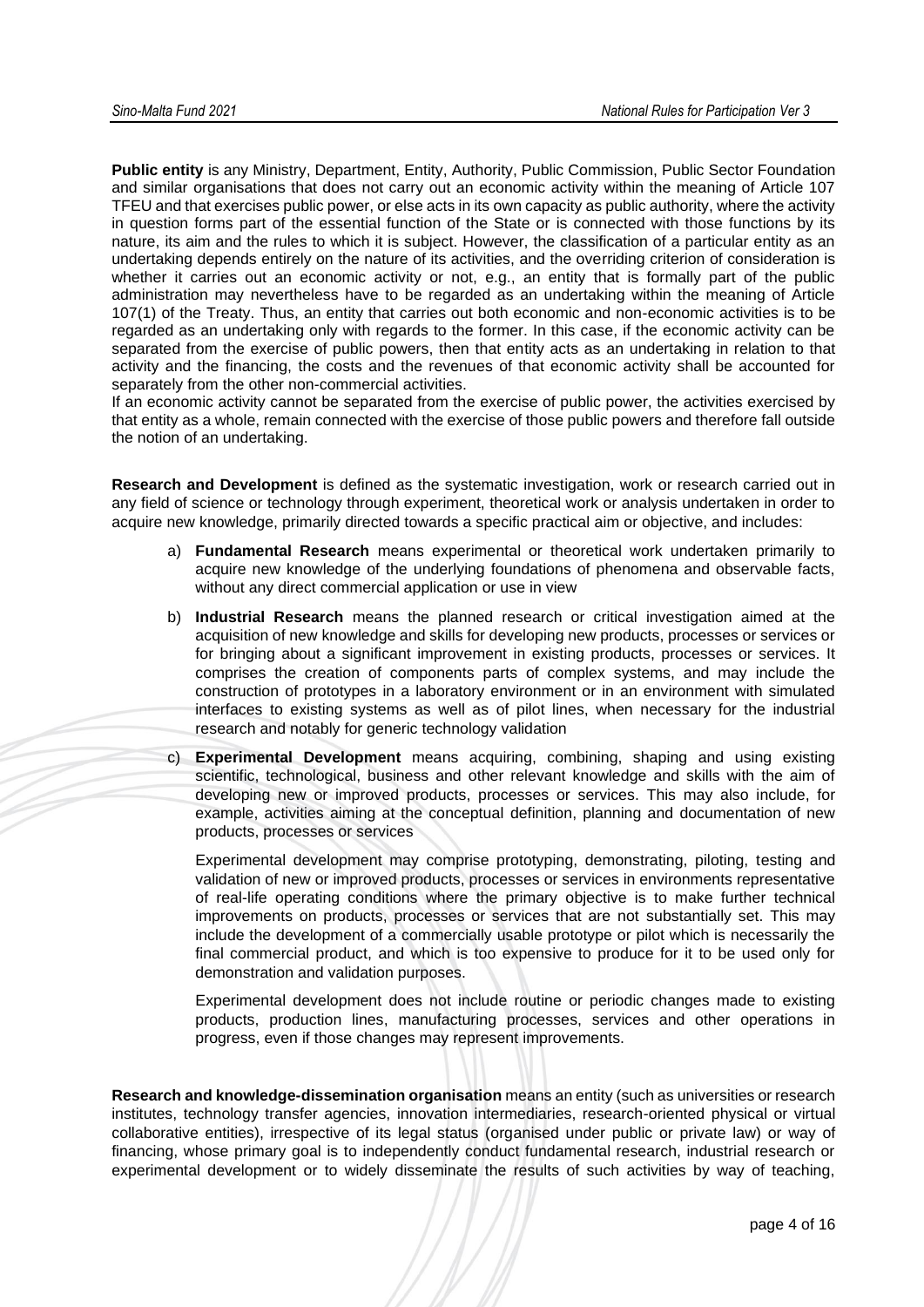publication or knowledge transfer. Any income from knowledge transfer activities must be reinvested in the primary activities of Education and Research. Where such entity also pursues economic activities the financing, the costs and the revenues of those economic activities must be accounted for separately and no public funding of non-economic activities may cross-subsidise any economic activities. Undertakings that can exert a decisive influence upon such an entity, in the quality of, for example, shareholders or members, may not enjoy preferential access to the results generated by it.

**Start Date** means the date which is stated in the grant agreement for the official start of the project.

**Start of Works** means the earlier of either the start of construction works relating to the investment, or the first legally binding commitment to order equipment or any other commitment that makes the investment irreversible. Buying land and preparatory works such as obtaining permits and conducting feasibility studies are not considered start of works. For take-overs, 'start of works' means the moment of acquiring the assets directly linked to the acquired establishment.

**Subcontracted Activity** means any activity related to the project, (including but not limited to consultancy), which is not carried out directly by a Partner or its employees but is carried out by any third party (local or foreign) individual, company, partnership, or entity, under whatsoever terms and conditions.

# <span id="page-6-0"></span>**2. Eligibility for Participation**

## <span id="page-6-1"></span>**2.1 Partner Eligibility**

Any Public Entity / Public Research and Knowledge-dissemination Organisation, registered in Malta, that does not carry out an economic activity within the meaning of Article 107 TFEU may apply and will be eligible for funding subject to the terms and conditions laid out in this document and in particular the conditions for eligibility.

Applicants who have other funded projects with the MCST and are in default, and/or have gone beyond the timelines of the project, are not eligible to participate.

Funding under this scheme is made available on the basis that the Applicant has not benefited and will not benefit from any other grant or financial incentive of whatever nature, applied for and/or utilised for the same costs and scope as that subject of the funding requested under this scheme.

## <span id="page-6-2"></span>**3. Funding Criteria**

The funds for the national beneficiaries participating in the project consortium will be made available in accordance with these rules and regulations.

## <span id="page-6-3"></span>**3.1 Project Duration**

Project duration should be a maximum of two (2) years. Successful projects are envisaged to start at the earliest possible date in 2022. Any envisaged delays beyond 31 March 2022 need to be communicated to MCST in writing and it will be up to MCST's discretion whether the project start date can be extended further.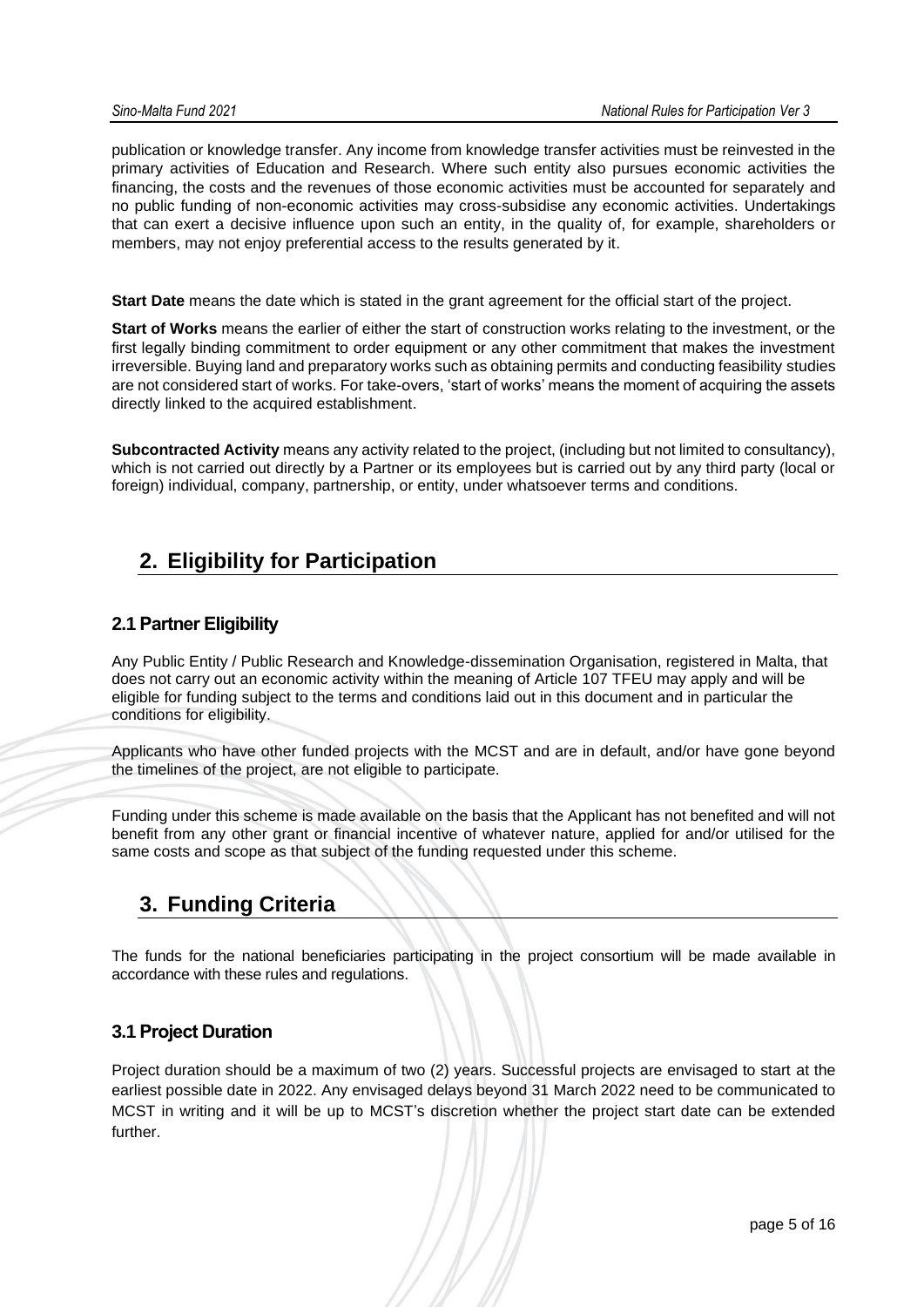## <span id="page-7-0"></span>**3.2 Application Process**

The Application Process is a two-stage process:

Stage 1 – Pre-Proposal Application Form

A concise application will be submitted in Stage 1 of the call, where applicants are invited to provide an abstract of the project, together with a brief overview of the objectives, targets, research, innovation and technical aspects of the project. Information on the foreseen timeline as well as the strength of the partnership will also need to be included. Collaboration and Implementation Agreements need to be submitted as part of this application phase.

Stage 2 – Full-Proposal Application Form

A full proposal submission is required in Stage 2 of the call, in which a detailed explanation of the project will be required, including further elaboration on the content that was provided at Stage 1. The full proposal will request an in-depth account of the implementation methodology, as well as a detailed proposed budget breakdown. Although the full proposal will contain further elaboration on the content that was provided in the Stage 1, the Stage 2 application will be evaluated in its own right.

National applicants are requested to submit the Application Forms via email to [international.mcst@gov.mt](mailto:international.mcst@gov.mt)

<span id="page-7-1"></span>Only complete Application Forms shall be considered.

## **3.3 Submission Deadline**

<span id="page-7-2"></span>The submission deadline for Stage 1 is **24 th May 2021 at 23:59 CET.** Stage 2 submission deadline will be communicated to the applicants that are invited to submit a Stage 2 Full Proposal Application Form.

## **3.4 Budget and Grant Value**

The total maximum National Budget for this Call is of €600,000

One (1) project will be selected for funding from each of the thematic areas, with a maximum requested budget, for Maltese partners in a consortium, of €200,000 per sector per project. If no applications are successfully awarded under one of the thematic areas, the proposal that would have had the highest score within the remaining pool of proposals, from the other two thematic areas, will be selected for funding.

Funding for successful project submissions will be based on a periodic cash advance and will be regulated through a Grant Agreement establishing the terms and conditions governing the financing of the project.

Funding under this joint initiative is made available on the basis that an Applicant does not benefit from any other grant or financial incentive with respect to the expenses related to the execution of the project.

## <span id="page-7-3"></span>**3.5 Project Contact Point**

Each national partner shall appoint a Project Contact Point. The Project Contact Point shall have the following responsibilities:

- To act as the main contact between the partner executing the project and MCST.
- To ensure compliance with their obligations in terms of the Grant Agreement;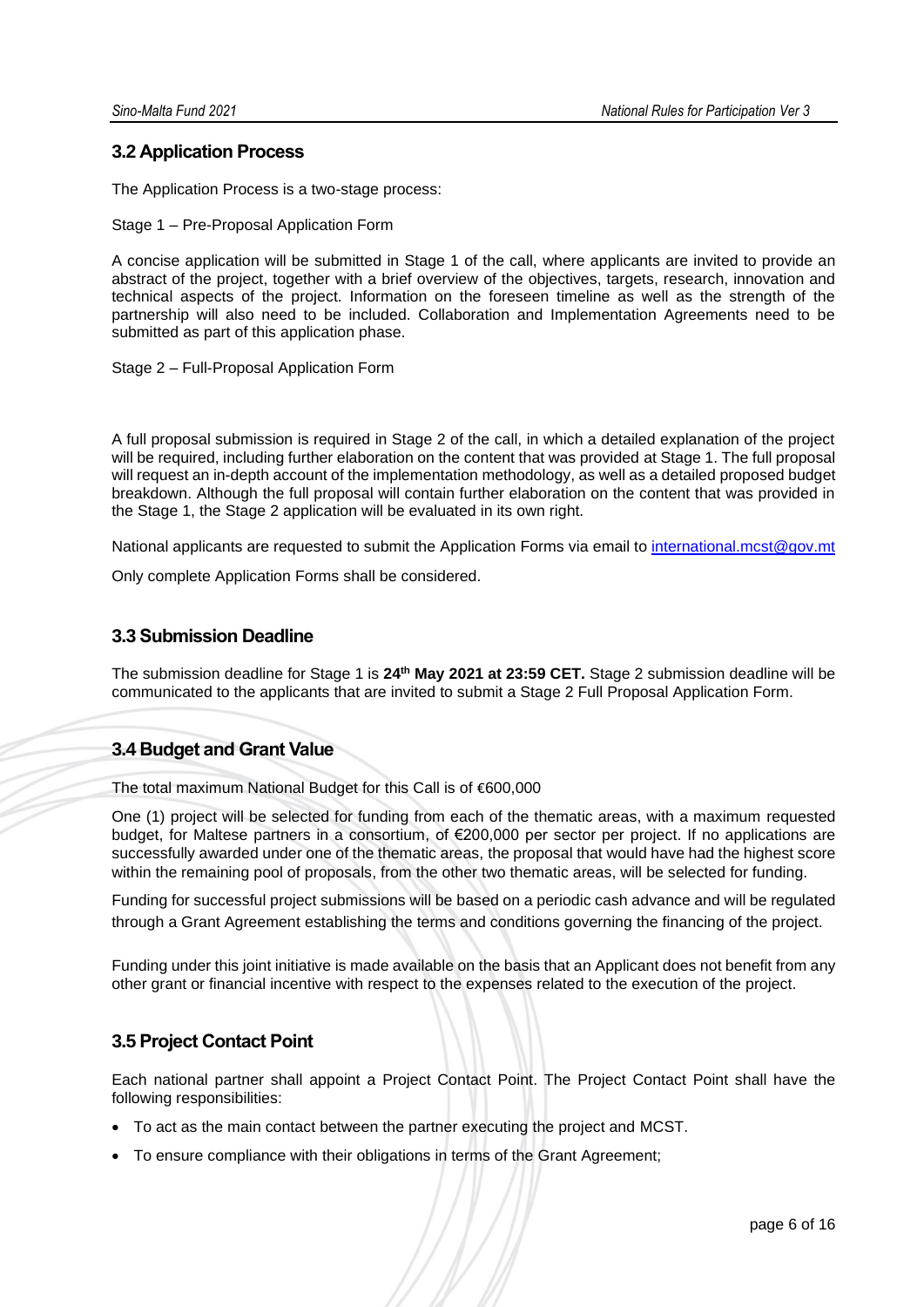- To compile Periodic Reports and Final Reports including their timely submissions and effective execution of the project;
- To ensure submission of all required financial reporting as per the contractual obligations of the partner;
- To monitor the execution of the project activities according to set timeframes and deliverables.

## <span id="page-8-0"></span>**3.6 Deliverables**

#### **Mandatory deliverables**

The project plan must give details of certain activities which are required by MCST. These should be included as deliverables in the project proposal and include:

- 1. A showcase of the project to the general public by the national project partner through:
	- The publication of at least two (2) articles per year in local newspapers, magazines or online platforms. These should not contain intellectual property but should raise awareness about the project and its benefits.
	- The organisation of at least one (1) half-day event to be held at the MCST's 's premises or as otherwise directed by MCST.

2. Reporting on project progress as per the list hereunder in line with the templates provided by MCST;

- End of Stage Technical and Scientific Reports;
- End of Stage Financial Report;
- End of Project Technical and Scientific Report;
- End of Project Audited Financial Report.

The reports are to include sufficient evidence on the achievement of the project objectives as well as the parameters indicated in the application.

Changes to the project objectives, deliverables, work-packages and all the parameters committed in the applications are to be detailed, justified and approved by MCST.

#### **Recommended deliverables**

Further to the mandatory deliverables, MCST invites applications to also include deliverables as recommended below, subject to the nature of the research project:

- 1. Monograph/s and/or peer-reviewed paper/s for accepted publication in international journal/s of repute based on the work carried out through the Project. The subscription levels, impact factor and open access should be considered in the selection of journals and conferences. Similar papers published on open access media would also be considered favourably.
- 2. Oral presentation/s at international conference/s on the work carried out through the Project.
- 3. The attainment of undergraduate degrees and/or postgraduate degrees and/or post-doctoral research. In cases where the project duration is insufficient for the purpose of submitting a degree, there has to be a commitment to complete the degree outside the duration of the project utilising other sources of funding.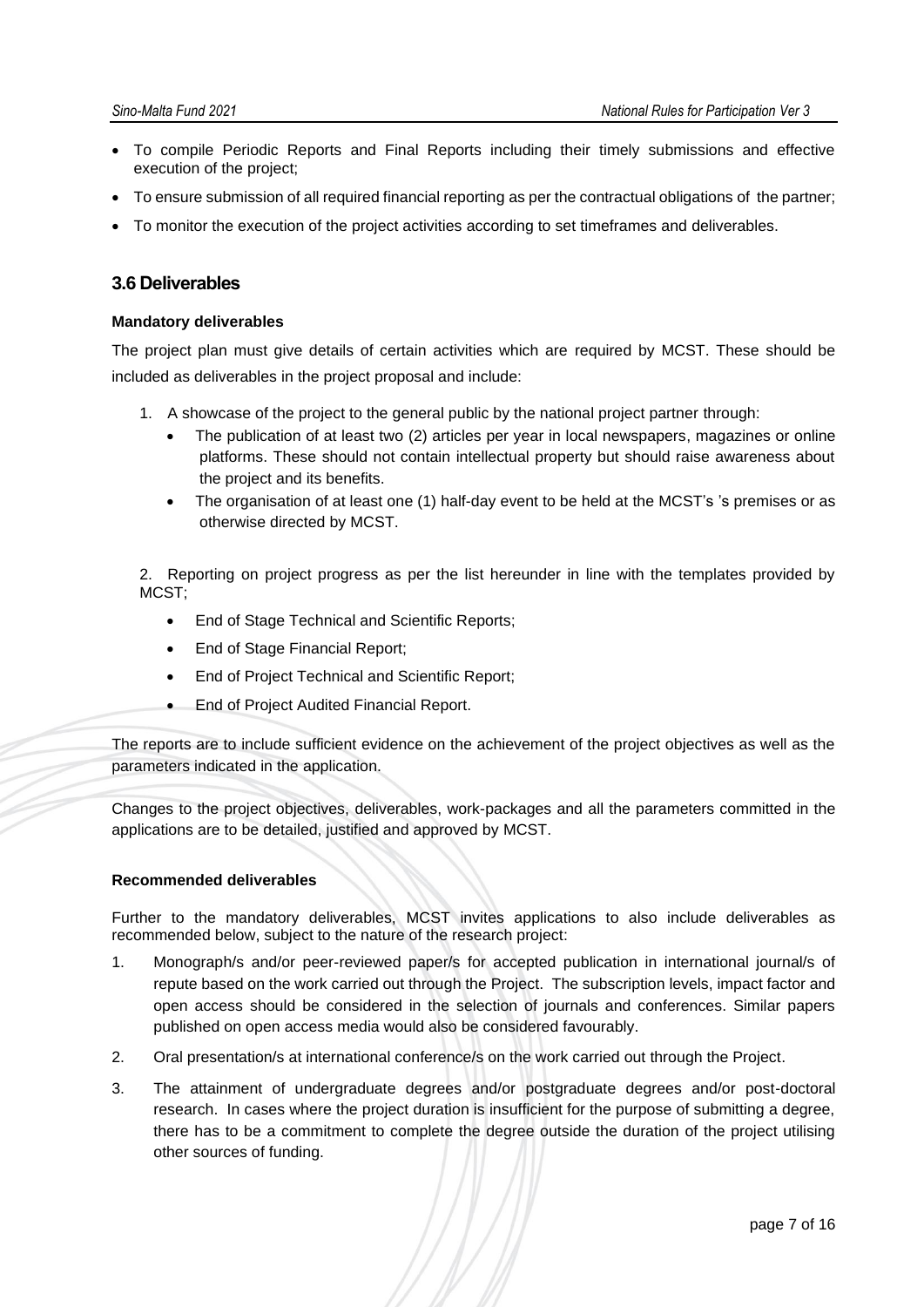- 4. Registration of a patent or other Intellectual Property Rights stemming from the Project, in Malta as well as in any other country (ensuring that any profits from these activities are reinvested in the primary activities of the research organisation or research infrastructure).
- 5. Commercial commitments such as technology innovations to be included in a partner's existing product or service (ensuring that any profits from these activities are reinvested in the primary activities of the research organisation or research infrastructure).
- 6. Commercial commitments such as technology transfer licences (ensuring that any profits from these activities are reinvested in the primary activities of the research organisation or research infrastructure).

# <span id="page-9-0"></span>**4. List of Eligible and Ineligible Costs**

## <span id="page-9-1"></span>**4.1 Eligible Costs**

Eligible direct costs are those costs incurred directly by the national beneficiaries during the duration of the project and used primarily for the purpose of achieving the objectives of the project.

All eligible expenses must be incurred between the Start Date and the End Date of the project and must be limited to the budgeted value as indicated in the Grant Agreement.

#### **a) Personnel Costs**

Wages of researchers and technical personnel, and other supporting staff, to the extent and for the duration that they are directly engaged on the approved research project.

- i. All employees in respect of whom wage costs are claimed must be registered with Jobsplus and covered by a valid contract of employment in terms of the national legislation on employment.
- ii. Personnel Costs related to Project Management are limited to 10% of the project value.
- iii. Students can be engaged on the project and paid an annual stipend of €6,000 when reading for a Master's degree or an annual stipend of €8,000 when reading for a Doctoral degree. Note that for every engaged student, a full-time researcher must be employed by the applicant.
- iv. Personnel costs are calculated as follows:

The hourly rate (z) is calculated using the formula:

 $\epsilon$  z = (basic salary + allowances) / yearly weekday hours. The total hours worked by a full-time employee shall not exceed 1760 hours *per annum*.

Eligible salaries are pinned to the following hourly rates (including National Insurance and Inland Revenue and allowances) and personnel limits per project:

| <b>Role in Project</b>                | <b>Hourly rates</b>                     | Limits per project |
|---------------------------------------|-----------------------------------------|--------------------|
| Management or equivalent              | Up to $\in$ 41.49/hour                  | Max 2 per project  |
| Senior<br>Researcher*<br>equivalent   | or $\in$ 23.97/hour to $\in$ 33.69/hour | Max 2 per project  |
| Researcher <sup>¥</sup> or equivalent | € 13.29 to € 23.95/hour                 | No limits          |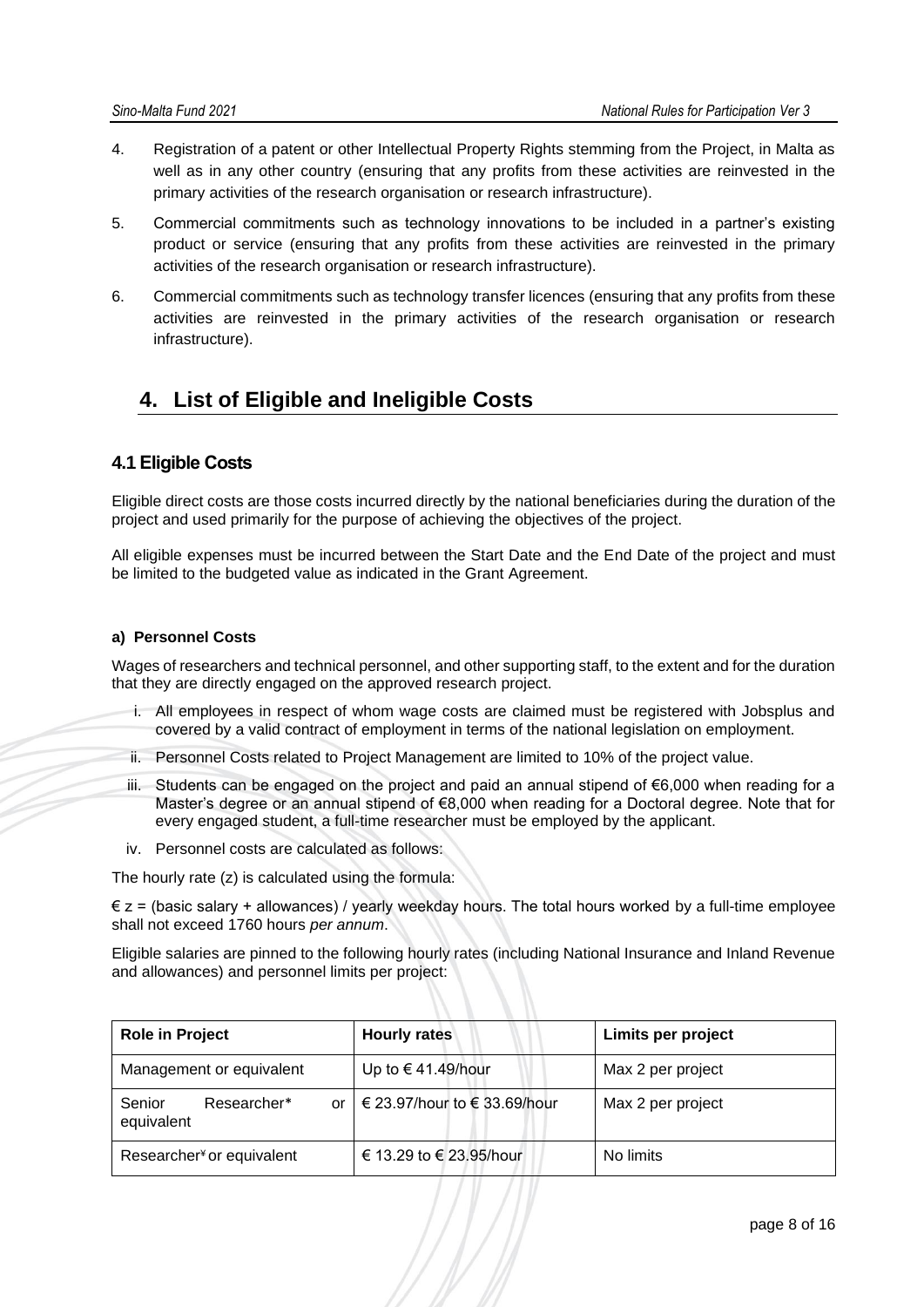| Operational,                  | technician, Up to € 13.28/hour | No limits |
|-------------------------------|--------------------------------|-----------|
| research support assistant or |                                |           |
| equivalent                    |                                |           |

*The rates stated in the table above are for the year 2021. For subsequent years, a 5% increase per year is allowed.* 

\*The term 'senior researcher' is to be used for a postdoctoral researcher with a specialist and high level of local and international experience in the field. Individuals possessing a high level of experience in industry can still be considered.

¥The term 'researcher' is to be used for a Bachelor's, Master's or a Ph.D degree holder and hence the hourly rate should be equivalent to the degree held by the relevant individual.

Personnel in salary brackets that are higher than those noted above will still only be reimbursed at the rates of the eligible brackets above depending on their role in the project. The hourly rates will have to be noted in the application along with the number of hours on the project per individual.

.

v. Filled time sheets are to be retained for all personnel, including students, as proof of number of hours spent on the project. Documentation of the utilisation of the employees' internally funded research quota for other research activities is to be retained as this evidence may be required by the auditors.

#### **b) Specialised equipment and research consumables**

Purchase of specialised equipment including software. Overall value of consumables typically cannot exceed 30% of project value. Proposals with consumables exceeding 30% of the project value need to be discussed at application stage.

#### **c) Travel and Subsistence**

For the attendance of consortium meetings, up to two (2) persons will be eligible to attend the meeting.

For the attendance of international conferences, up to two (2) person will be eligible to attend per six (6) months.

Eligible costs under this section include the cost of economy flights, public transport and other expenses that have been incurred for the purpose of the project after selection of the most economic solutions. Per diems are payable for travel up to a maximum of 14 days in a row.

#### **d) Other Operating Expenses**

Other operating expenses may be incurred directly as a result of the project, however these must be approved beforehand by MCST and must not fall under ineligible costs. Details shall need to be provided in the Application Form and ideally would have been discussed with the MCST representative for this Call before submission.

#### **e) Costs of IP and knowledge transfer activities**

Costs of knowledge transfer activities and patents bought or licensed from outside sources at arm's length conditions.

#### **f) Overheads**

Overheads (also known as eligible indirect costs) will be covered at 10% of direct eligible costs, excluding the costs of subcontracting as well as for items of equipment above €5000 and consumables above €5000.

Note that for equipment, the capping of €500 is per piece, while for consumables, the capping of €500 is for the total amount of consumables per partner.

#### **g) Subcontracted activities**

Subcontracted activities shall be allowed up to a limit of 25% of the project value, provided that prior approval is attained from MCST before subcontracting to ensure fair procurement procedures.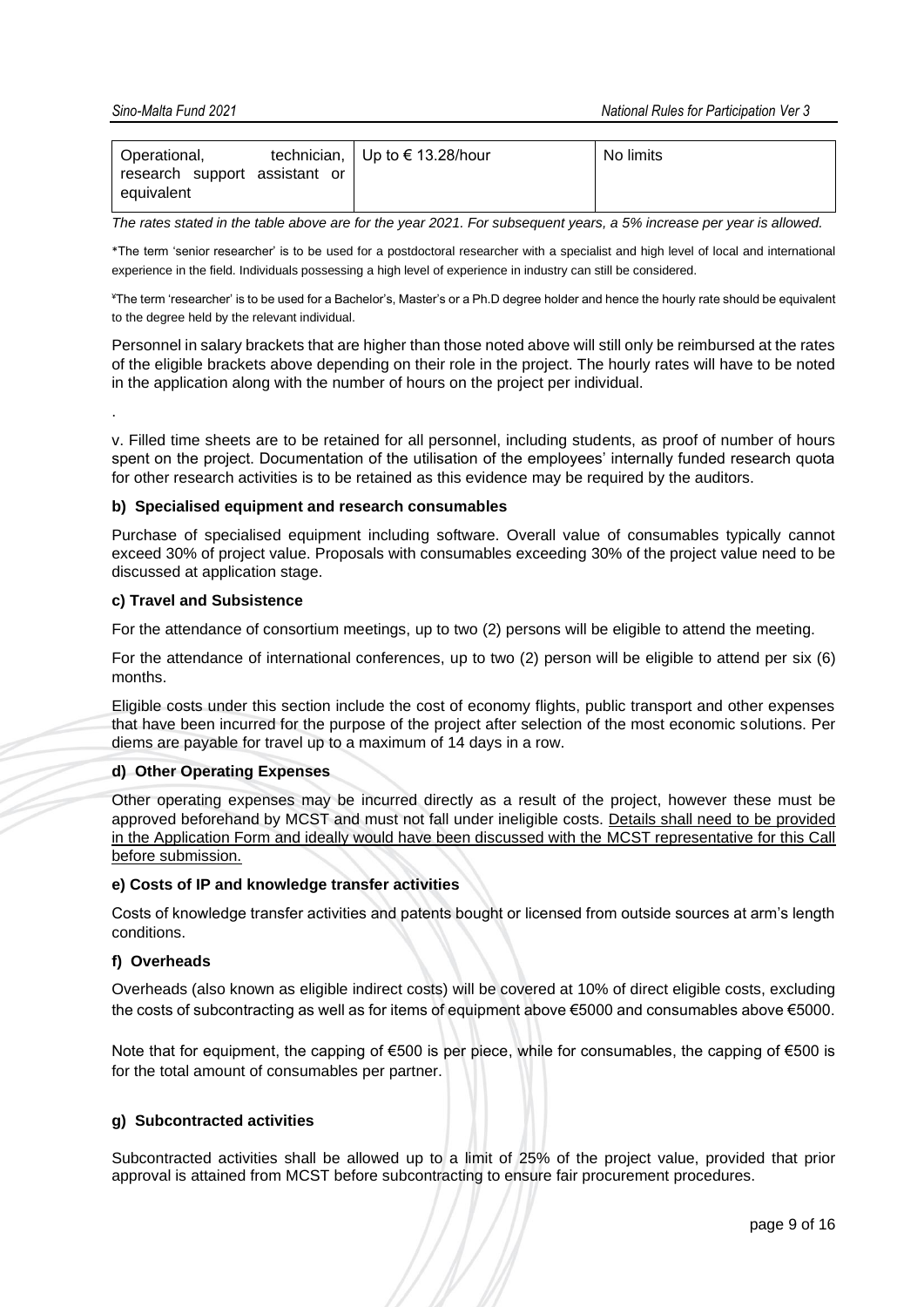#### *Additional Provisions*

Eligible Costs are to conform to the following and are subject to the final audit scrutiny:

- Any expenses incurred during the course of the project must be consistent with the principles of economy, efficiency and effectiveness.
- In the event of purchases of any value, private entity partners are required to demonstrate adequate marketing testing.
- Public entity partners are to follow Public Procurement Regulations in their entity.
- Any calls for the recruitment of personnel on a project is to be conducted in a strictly transparent manner and is to include a public call in the form of an online advert and interview process.
- Commercial transactions between any applicants or consortium partners, or between any applicants or a consortium partner and a company with similar shareholding to a consortium partner, is not allowed. All transactions need to be carried out in line with the arm's length principle outlined in Section 1.3.

#### *Aid Intensity*

.

The financial contribution to a Partner where State Aid is not applicable shall be 100% of the eligible costs incurred by that Partner.

Should at any point in time MCST or any other relevant entity deems that the project constitutes State Aid, the beneficiary will be required to follow State Aid Regulations and this in turn may result in the recovery of funds.

## <span id="page-11-0"></span>**4.2 Ineligible Costs**

The following expenditure shall be considered as ineligible costs:

- Expenses related to loans, interest, etc
- Recoverable value added tax.
- Expenses which are recoverable through other funding mechanisms.
- Re-purchase of equipment originally procured through other funding mechanisms.
- Purchase of equipment from partners or their subsidiaries.
- Opportunity costs related to foregone production and production downtime arising from the allocation of resources to the Project.
- Any activity related to the reproduction of a commercial product or process by a physical examination of an existing system or from plans, blueprints, detailed specifications or publicly available information.
- Standard office equipment.
- Personnel hours for travelling.
- Any other costs not listed down in Section 4.1.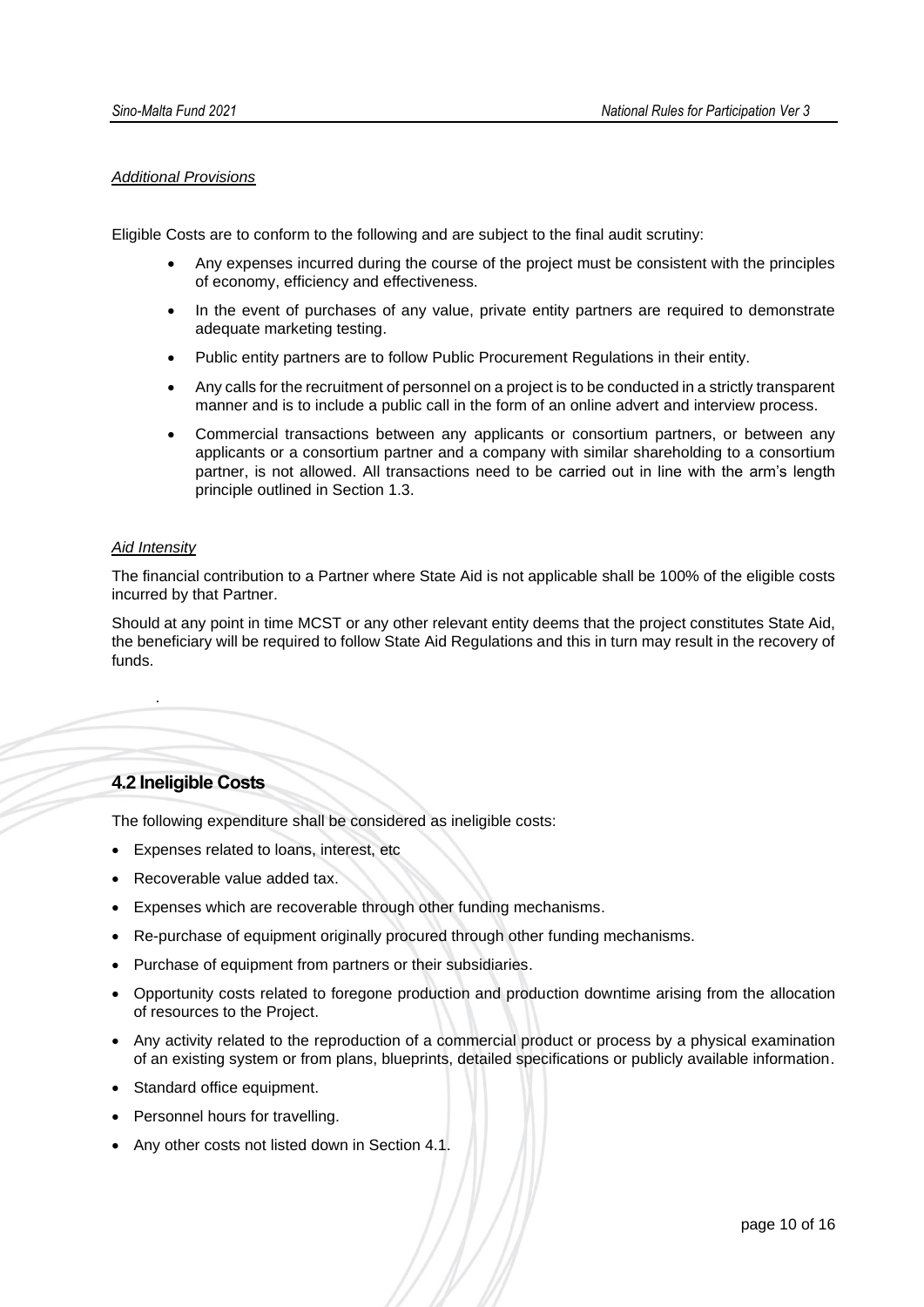# <span id="page-12-0"></span>**5. Evaluation**

Submission of applications from Maltese and Chinese applicants will be checked for eligibility by MCST and MOST respectively. Any discrepancies on either side, or the failure to fulfill all requirements of the call, will result in the overall proposal being ineligible.

Pre-proposals will undergo a thorough eligibility check to ensure that:

- The project is aligned with the priority area/s
- The application form and all supporting documentation is duly and correctly filled in.

Applicants that satisfy the eligibility criteria will be invited, by MCST and MOST respectively, to submit a full proposal in accordance with the Stage 2 application process.

In the Stage 2 Application process, applicants will have the chance to further elaborate on the proposed project idea that was introduced in the pre-proposal. The full proposals will be evaluated independently by the Maltese and Chinese sides.

Full proposals will be evaluated at national level according to the following criteria:

- Scientific Excellence
- Research Methodology including work package details, risk management, distribution of work between partners as well envisaged timelines.
- Appropriateness of requested budget with respect to methods and expected results.
- Impact including post-project plans and industrial benefits.
- Competence and expertise of the research team/s (including CV's).
- Strength of the partnership and benefits of proposed scientific collaboration.
- Quality of the Cooperation and Intellectual Property Agreements.

Preference will be given to:

- Proposals involving more than one Maltese partner, and/or
- Proposals that offer collaborative opportunities for scientific breakthrough research, and/or
- Proposals having a potential for strong commercial synergies and industrial impact.

MCST and MOST will agree on a common ranking list and move forward to inform all applicants with the outcome of the Call.

# <span id="page-12-1"></span>**6. Post Selection Process**

## <span id="page-12-2"></span>**6.1 The Grant Agreement**

For each project approved for funding, individual Grant Agreements will be signed between the successful national entities and MCST. This Agreement will act as the basis for project funding and will regulate the transfer of funds to national beneficiaries based on these regulations.

The PI's from the Maltese and Chinese sides are to ensure that a common start date is applied to all partners following guidance from the funding bodies. This will ensure that project timelines are synchronised.

MCST reserves the right not to proceed with signing any National Grant Agreement in the event that it results that doing so would be too high an exposure risk to MCST.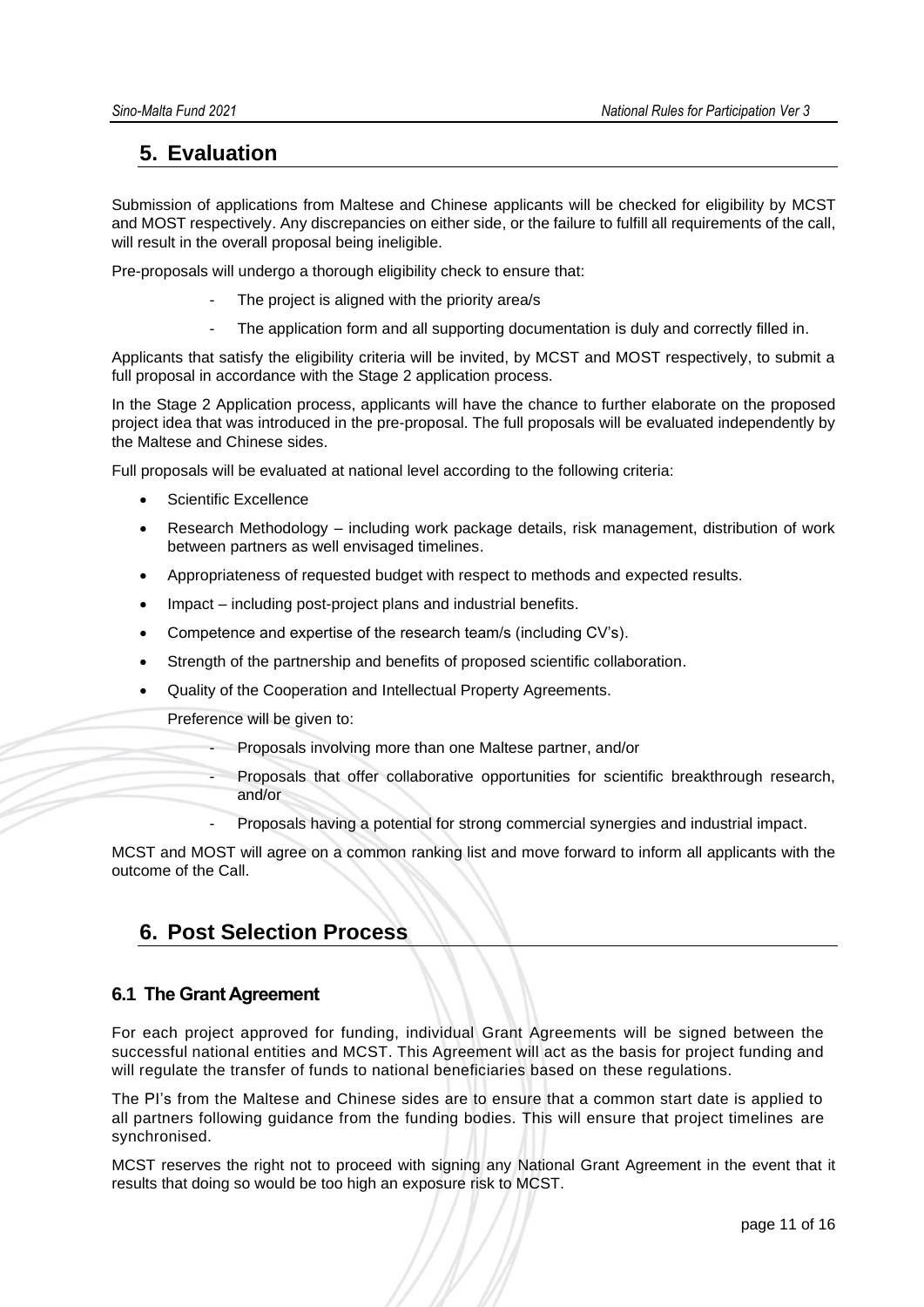The Project Contact Point must provide two (2) images related to the project and an abstract upon signing the Grant Agreement. These will be used to publicise the award.

## <span id="page-13-0"></span>**6.2 Start Date and End Date**

The project will start on a pre-determined date as agreed by all the respective parties and determined in the Grant Agreement, in line with Section 3.1 of these National Rules for Participation.

In view of the particular nature of the Grant Agreement, the said agreement may not be signed simultaneously by all parties but will be signed by all the parties separately. Each party will signify the date of signing and the Grant Agreement will come into force on the date on which the final signature is made thereon (hereinafter the "Agreement Date").

Between the Agreement Date and the Start Date, the Project Contact Point should ensure that all activities required for a smooth project start are completed.

To be eligible for funding, all expenses must be incurred between the Start Date and the End Date of the Project

#### <span id="page-13-1"></span>**6.3 Double Funding**

Funding under this joint initiative is made available on the basis that the Applicant has not benefited and will not benefit from any other grant or financial incentive of whatever nature, applied for and/or utilised for the same scope as that subject of the funding requested under this joint initiative. Provided that, in the case where the application covers work that is part of a larger project, the Applicant must submit a table as an appendix to the application form that shows a comprehensive list of the items of work and the source of funding for each item.

The Applicant will be required to sign a declaration to this effect and authorising MCST to exchange essential information related to the project with other funding agencies, both local and overseas, for any necessary checks.

#### **6.4 Project Extensions**

Time extension requests are unlikely to be accepted unless these are due to extenuating circumstances that are deemed by MCST as having been unavoidable by the partners following all efforts and best practice project management. In exceptional cases, even though MCST may deem a request for extension as valid, this would need to be endorsed by MOST, and vice versa. If a common agreement is not reached between the funding bodies, the request will automatically be declined.

## <span id="page-13-2"></span>**7. Funding, Management and Progress Monitoring**

## <span id="page-13-3"></span>**7.1 Allocation and Disbursement of Funding**

Following the termination of the project or expiry of the Grant Agreement, the Project Contact will be required to submit a Final Technical Project Report for the whole project, thus covering the work undertaken.

For the purpose of funding and reporting, a project submission shall be divided into a maximum of two (2) Stages. Each Stage shall be of maximum twelve (12) month duration. No more than two (2) Stages are permissible. Funding for any one (1) Stage shall not exceed 80% of the total project financial contribution due. Total financial contribution over the lifetime of the project shall not exceed the funding limit as established in the Grant Agreement, irrespective of actual expenditure.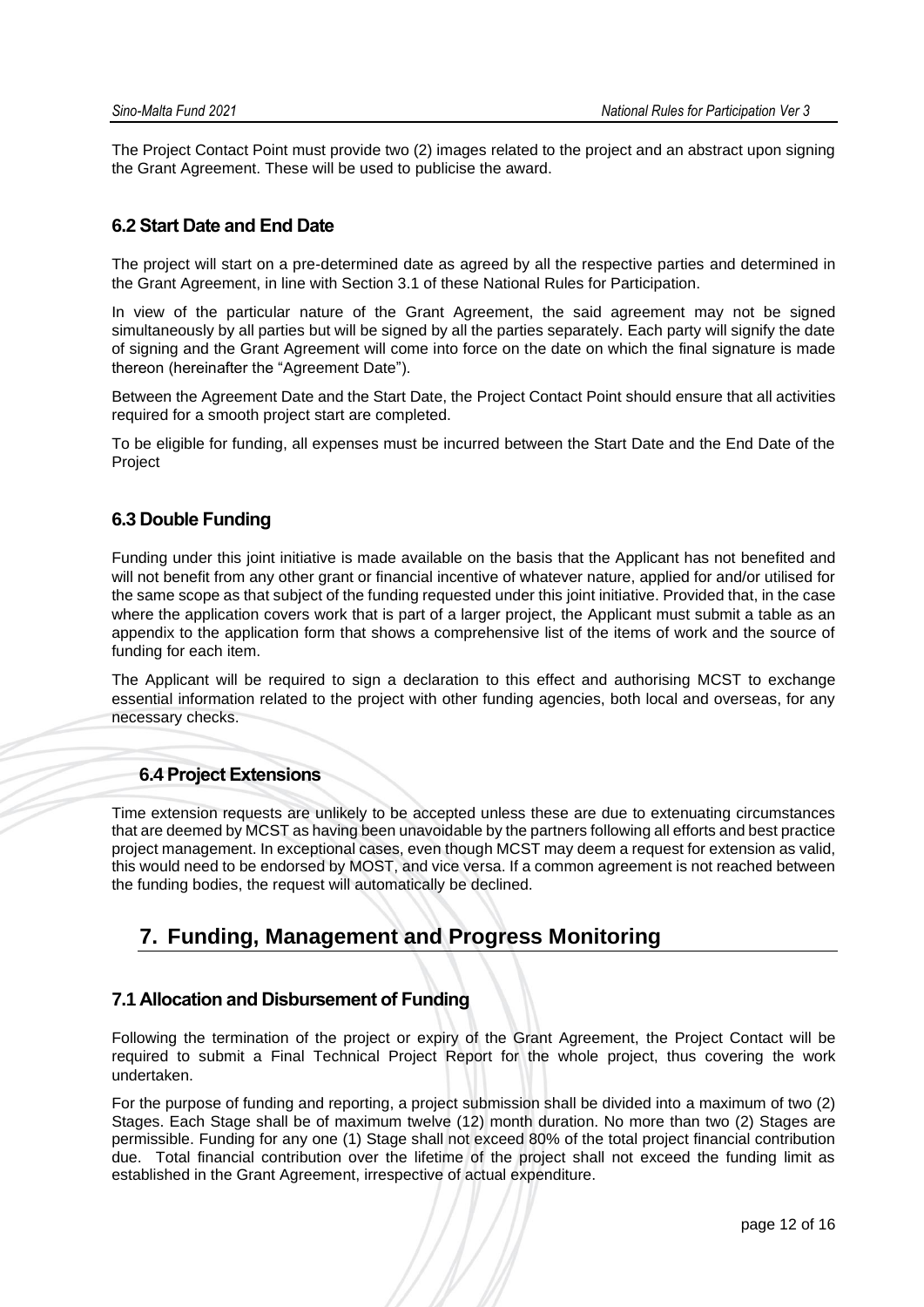The periodic funding will be allocated according to the following schedule:

1. For the first Stage, MCST will make an initial advance payment of 100% of the due financial contribution in relation to that particular Stage. This will be calculated on the Applicant's component of projected expenditure for that Stage, and include both direct and indirect costs.

In the case of a single-Stage project (one 12 month period), MCST will make an advance payment to the applicant equivalent to 80% of the due financial contribution calculated on the projected costs. This will include both direct and indirect eligible costs.

- 2. At the end of the first Stage, the Project Contact will be required to submit a Technical Stage Report and a Financial Stage Report to the MCST with details of actual expenditure over the past stage, together with an updated forecast of projected expenditure for the following stage. The stage report has to be approved by MCST before moving to the next stage. This should be in line with the templates for stage and final reports as provided by MCST within the Grant Agreement.
- 3. For the subsequent Stage, MCST will calculate the due financial contribution in relation to that particular Stage based on the Financial Stage Report submitted. This contribution will be calculated as forecast eligible expenditure, adjusted for any overspend or underspend of the preceding Stage.
- 4. Except for the final Stage (or for single Stage projects) of the project, MCST will make an advance payment equivalent to 100% of the due financial contribution in relation to that particular Stage, calculated as in bullet (3) above.
- 5. For the final Stage of the project (or in the case of single Stage projects), MCST will make an advance payment of up to 80% of the due financial contribution calculated as in bullet (3) above. However, MCST shall retain 20% of the total project grant to be transferred only upon successful completion of the project. MCST reserves the right to deduct dues in the absence of the delivery of activities, work packages, deliverables, in part or in full, and where the appropriate standards of reporting have not been achieved.
- 6. Following the termination of the project or expiry of the Grant Agreement, the Project Contact Point will be required to submit a Final Technical Project Report together with a Final Financial Report for the whole project, thus covering the work and expenditure undertaken. The Final Financial Report needs to be audited by a certified auditor appointed by the Applicant and approved by MCST once submitted. The audit should determine the total eligible costs and compare these to the funds forwarded. MCST reserves the right to appoint an auditor to audit the Project Financial Audit as submitted. Failure to submit a timely audited Final Financial Report may result in MCST recovering all funds disbursed across the project.
- 7. As soon as the verifications and audits are finalised and cleared, MCST will release the retention money due. In the case of overpayment, the Applicant will be required to refund the under-spend amount to MCST within a specific timeframe, or as agreed to with MCST.

MCST reserves the right to alter the funding parameters as deemed appropriate.

## <span id="page-14-0"></span>**7.2 Dissemination & Externalisation**

Any articles and text material related to the project should include the words: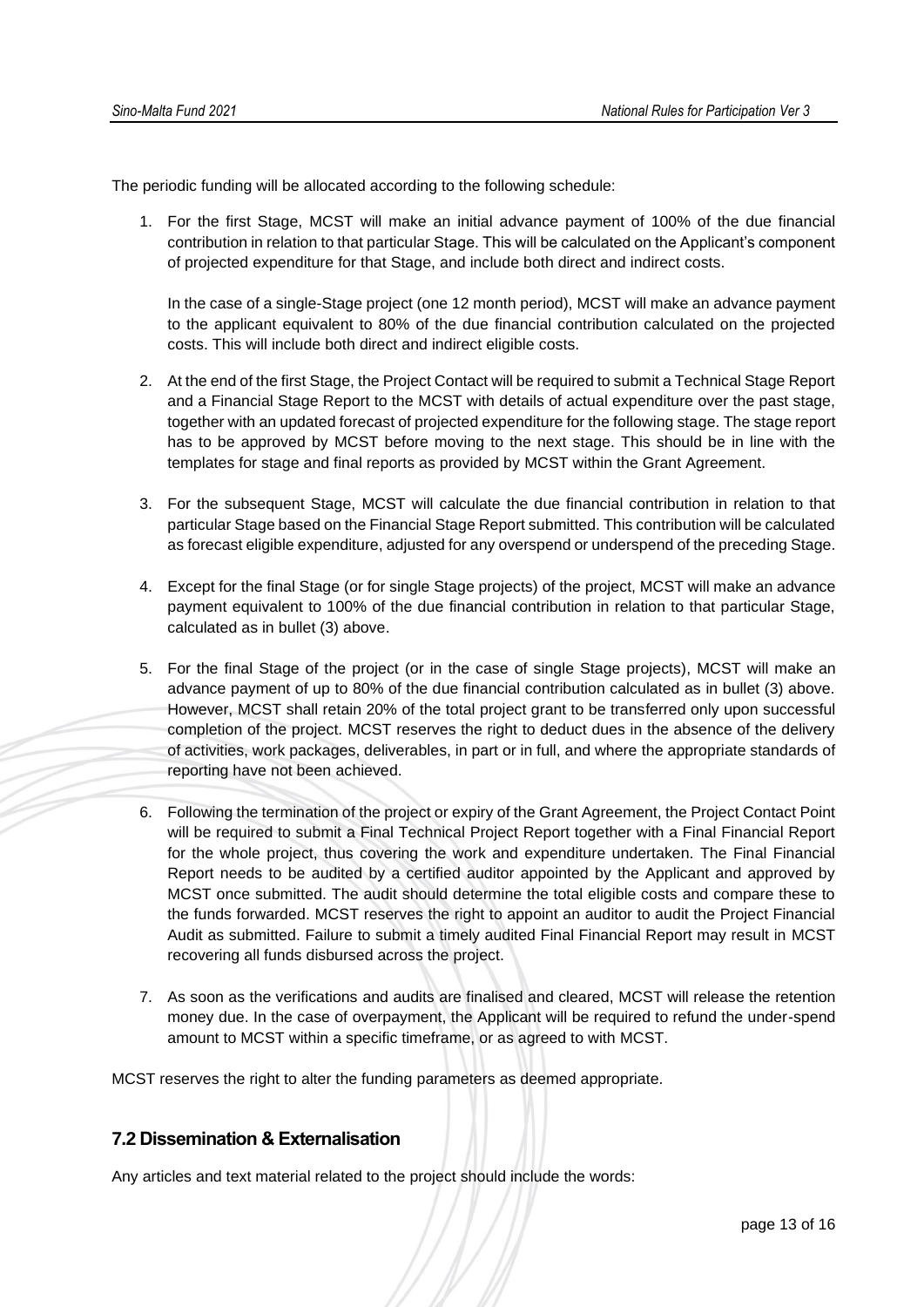*'Project <Project Name> received funding from the Malta Council for Science and Technology (MCST) and the Ministry for Science and Technology of the People's Republic of China (MOST), through the Sino-Malta Fund 2021 (Science and Technology Cooperation).* 

Any websites or printed material related to the project should also include the MCST and its line Ministry's logo.

During the term of Agreement and, the Applicant shall include and prominently feature MCST in any publicity related to the project.

All publicity material shall be vetted and approved by MCST before publication and should make mention of the initiative and MCST. In the case where printed material is published without a mention of the initiative and MCST, the Applicant shall be obliged to publish a correction at its own expense in the subsequent issue of the publication.

## <span id="page-15-0"></span>**7.3 Reporting**

On the last day of a stage, an End of Stage Technical Report is to be presented to MCST. An End of Stage Financial Report is then to be submitted within one month from the end of the stage.

On the last day of the project, the Project Contact is required to submit a Final Technical Project Report. The final audited Financial Report covering the work and expenditure undertaken during the entire project shall need to be submitted by not later than four (4) weeks from the stipulated end of project date.

MCST reserves the right to request additional project-related information.

Approval of the stage reports allows the beneficiary to proceed with the next stage of the project. Approval of the final reports permits the release of the retention.

In the event that a project is found to be in breach of the Grant Agreement or to materially depart from the submitted application, MCST reserves the right to discontinue the award and the applicant may be required to refund the Grant in part or in full. In any such event, MCST may also exclude an applicant from participating in future calls.

The Project Contact Point shall set a schedule for quarterly progress meetings with MCST to take place as part of the reporting work package.

The templates provided by MCST should be used to develop the End of Stage Technical and Financial Reports as well as the Final Technical and Financial Reports.

The End of Stage Technical and Financial Reports shall contain the following details:

- (i) An account of project activity and achievements over the past stage compared with the originally submitted application.
- (ii) An account of actual expenditure over the past stage compared with the originally submitted budgeted expenditure. All financial reports must be signed by the person responsible for the financial management and assembled as per the instructions in the Grant Agreement.
- (iii) An updated forecast of project activity and projected achievements for the following stage.
- (iv) An updated forecast of projected expenditure for the following stage.

The beneficiary shall appoint an auditor to conduct a detailed financial audit, following the completion of the project. The audit will consist of, at least, the following checks and based on the template provided by MCST:

- **Accounts**
- Physical inventory
- Time-sheets and payslips / employee contracts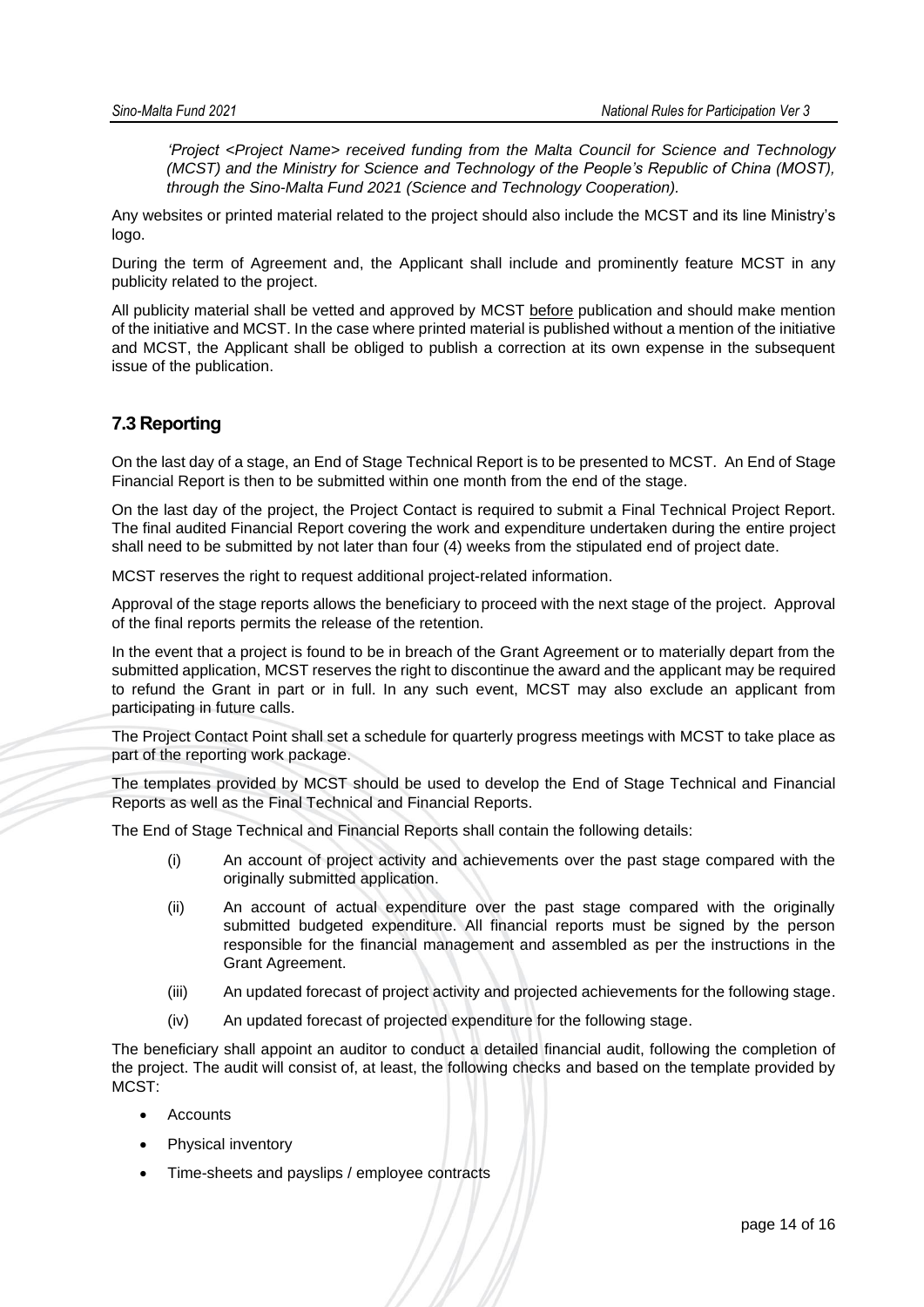- Receipts for all equipment and consumables
- Bank statements for the Project Account

MCST reserves the right to appoint an auditor to audit the Project Financial Audit as submitted.

## <span id="page-16-0"></span>**7.4 Accountability**

The beneficiaries shall open a specific project bank account and records, clearly distinguishable from their other accounting records. All relevant expenses must be recorded in these accounts. All funding payments by MCST must be received in the project bank account.

Eligible expenses must have been determined in accordance with the usual accounting and management principles and practices of the applicant. Direct eligible costs must be backed up with the relevant documentation as specified in the Grant Agreement.

## <span id="page-16-1"></span>**7.5 Supervening Circumstances**

The Project Contact is obliged to immediately advise in writing to MCST of any internal or extraneous significant event which might affect the validity or implementation of the project. This obligation applies to the entire period between the submission of the Project Application and the completion of the project.

MCST, at its own discretion, shall either give such directives as it deems necessary for the furtherance of the project or re-assess the project in its entirety accordingly.

Failure on the part of the Project Contact to respect this obligation may lead MCST to suspend or terminate funding for the project and request a refund of funds already paid out.

If during the course of a project a partner withdraws from the Project Consortium, the Applicant will immediately advise MCST in writing. In this event, the relevant articles of the Project Consortium Agreement and the National Grant Agreement shall apply.

## <span id="page-16-2"></span>**7.6 Default**

If the implementation of a project becomes impossible or if the Applicant fails to implement it, MCST shall be entitled to collect refunds of money already paid out.

## <span id="page-16-3"></span>**7.7 Interpretation of Rules**

This document endeavours to establish comprehensive and unambiguous rules governing participation in this initiative. However, should circumstances arise where the rules are inadequate, unclear, ambiguous or conflicting, the MCST shall exercise its discretion in the interpretation of the rules through the setting up of an *ad hoc* committee.

# <span id="page-16-4"></span>**8. Confidentiality of Submissions**

Unless otherwise indicated, all project application submissions except for the abstract shall be treated in strict confidence.

The data collected by MCST via the application for the aid and its subsequent processing by MCST to evaluate data subject's request for aid under the Scheme is in line with:

i. The National Rules for Participation